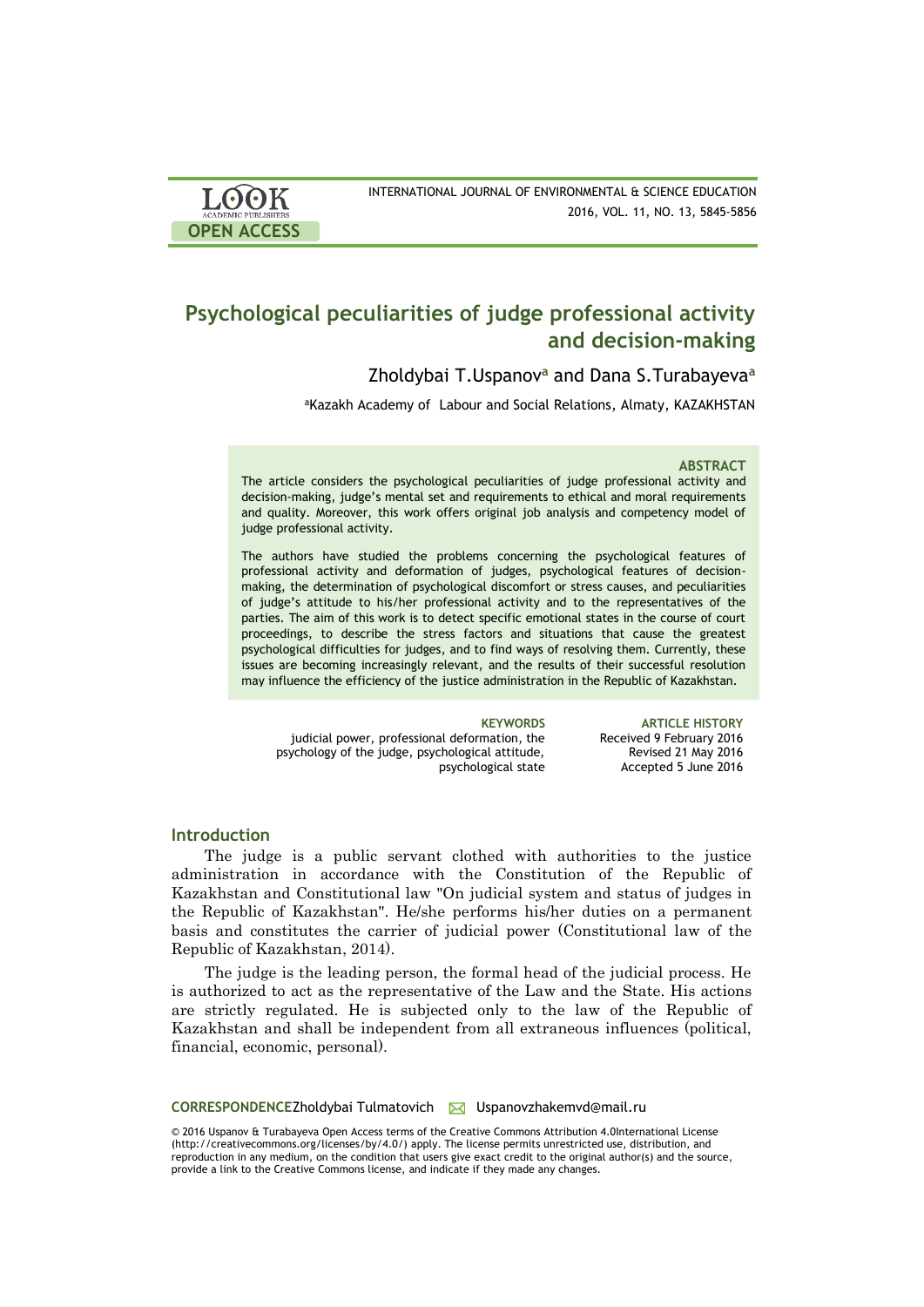Only in this case, we can talk about the fairness and impartiality of decisions made by the judge or the judicial panel during the judicial investigation. In the absence of high moral qualities of judges, it is impossible to provide justice.

In case of rights' equality of all participants in a law suit, the judge plays a major role, as he/she has the primary responsibility for the preparation, organization, and course of proceedings for both criminal and civil cases, and for fairness and justice of a court decision. Accordingly, the paragraph 1 of section 32 of the constitutional law of the Republic of Kazakhstan of 25 December 2000 "On the judicial system and status of judges in the Republic of Kazakhstan" carries the oath of judges: "A body, who is first elected or appointed to the position of judge, takes an oath of the following wording: "I solemnly swear to perform my duties honestly and conscientiously, to administer justice, being subjected only to the Constitution and laws of the Republic of Kazakhstan, to be impartial and fair, as the judge's duty causes" (Constitutional law of the Republic of Kazakhstan, 2014).

## **Views on the change of judge's psychological state influenced by professional activity**

The most important mental qualities of judge are the emotional stability, tolerance, the ability to engage in constructive activities in emotionally stressful conditions. Judicial trial reproduces the dramatic and tragic events of reality. Here, the passions, hatred, malice and aggressiveness of the various interested persons are reproduced. The regulation of these emotional expressions requires perseverance, life sophistication, peace, tolerance, and insistence of the judge as a person clothed with authorities. The intra-group and communicative activities of a judge, his/her interaction with colleagues is also significant.

Proceedings, as a stage of the criminal process, follows the preliminary investigation (Akutaev & Magomedov, 2016). In the course of the judicial trial, the court shall fully perform preliminary version of the investigation, and all possible relations of the events and circumstances of the case. In addition, the court may nominate its own version in any criminal case.

The activity of the court is based on the principles of transparency, oral nature, immediacy, continuity of process; in case of parties' contentiousness (The code of criminal procedure of the Republic of Kazakhstan, 2015).

The judge should possess certain mental qualities, particularly emotional stability and ability to engage in constructive activities in the extreme conditions of the criminal process. It is no secret that aggressiveness, anger and hatred of interested persons are reproduced at the hearing. The judge in such situation should show restraint, tolerance and the ability to use his/her authority at the right time. All activities of the court should be aimed at establishing the truth of the case, and at the adoption of the only true and legitimate decision.

The activities of lawyers, directly involved in legal proceedings, also have its psychological peculiarities of expression, solution envisioning process, and decision-making.

It is commonly known that the final expression of a judge in a particular case is given a special procedural form, which is provided in the legislation in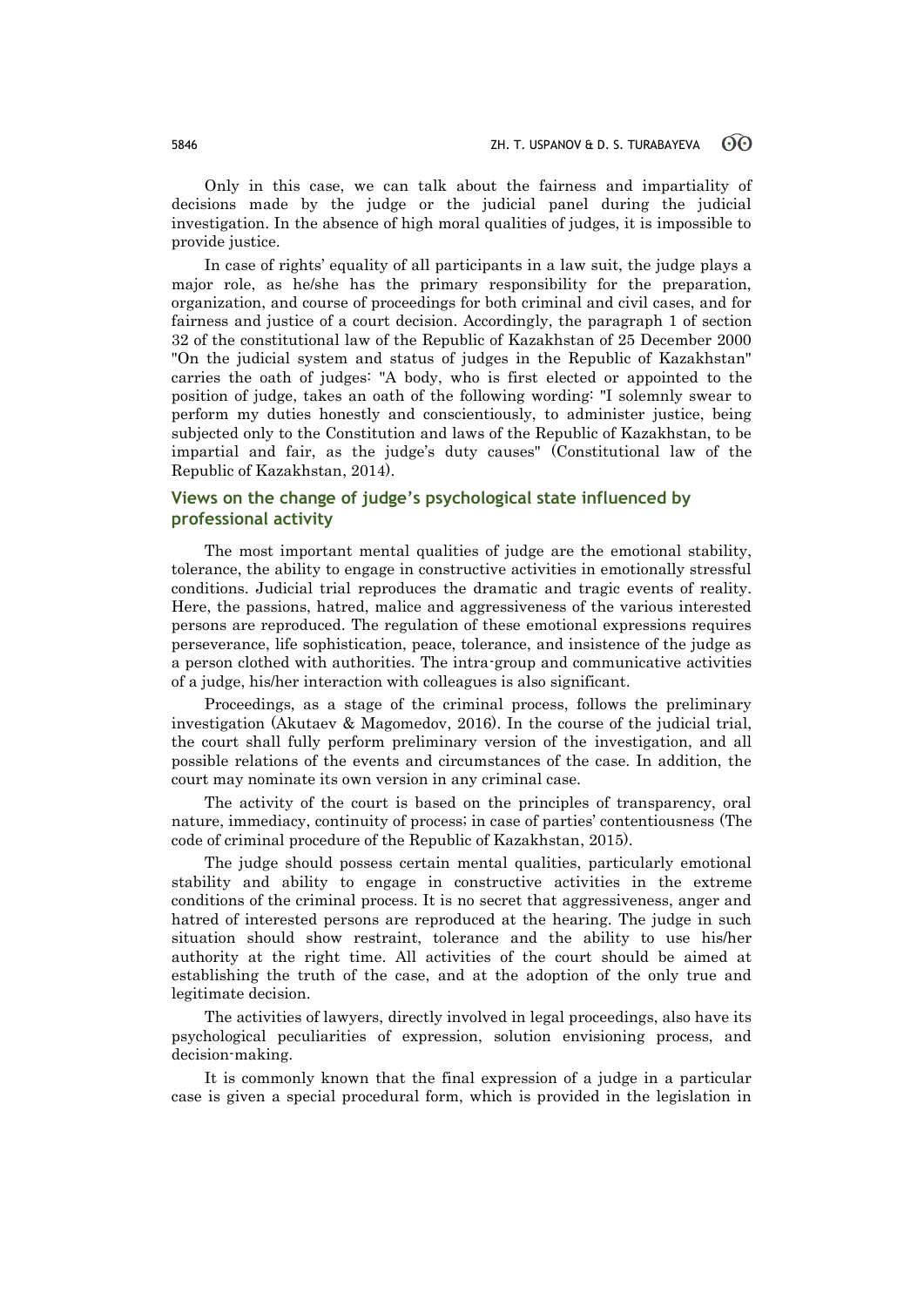the form of specific decisions in case, definitions, decrees, finally in the form of a sentence.

Judge, accepting a variety of decisions of an organizational nature in the form of regulations, rulings, for example on the acceptance of the case for judicial trial, the appointment of day of hearing, call witnesses, etc., does not cause special difficulties, because in the law there exists a certain procedure (algorithm) for the implementation of certain actions (procedures) to be followed in certain situations. There is a detailed procedure of making such decisions at every stage of criminal, civil procedure (arbitration) contained in the relevant legal regulations and studied in criminal-procedure or in the civil-procedure (arbitration procedure) law (Bakanova & Mohriakov, 2010).

Most of these decisions are made by the judges alone and do not cause serious complications in the process of their expression. This can be explained by the fact that the process of finding the right decision by the judge in such cases requires first of all activation of verbal-logical thinking to retrieve certain legal knowledge from memory (concepts, categories, norms etc.), which help to assess the current situation: how the elements (signs) in this situation correspond to the content of specific legal rules. In case of full compliance, the judge imposes a certain decision, which is a kind of so-called rational decisions (Chufarovskii, 2004).

The whole process of making most unilateral decisions in various stages of proceedings, from initial assessment of information available to the judge, and ending with the determination (judgement), is based on one or another reasoning algorithm, compliance with statutory procedures. It is possible to come to any definite conclusion and make a decision performing these procedures. Therefore, a justice miscarriage of organizational or procedural nature that still take place in making such decisions, are more to do with the lack of qualifications, rather than with the complexity of the problem being solved (Kachanova & Kozlov, 2001).

When making group decisions, the composition of the court determining the outcome of the consideration whether civil, or criminal proceedings, the role of professionally important psychological factors, first of all intelligence the thinking of a judge, is greatly increased.

Let us look in more detail at some of these psychological factors. Because collective decision-making the composition of the court represents a special kind of joint professional group activities, members of such, even a very specific group, in the course of their mental activity effect however the same objectively existing socio-psychological regularities of interpersonal, group interaction of people.

In these cases, the independence of the will of the judges enshrined in law as one of the fundamental principles of justice from a psychological point of view cannot always be achievable. This happens because any - whether formal (in this case), or an informal - group operates under the influence of objectively existing socio-psychological patterns of interpersonal interaction of team members with their recognized (formal or informal) leader. Any person in a group in psychological terms may not be completely free from the influence on his thoughts, his judgments the group's opinion, from the inspiring influence of the group and its leader (in this context - chair).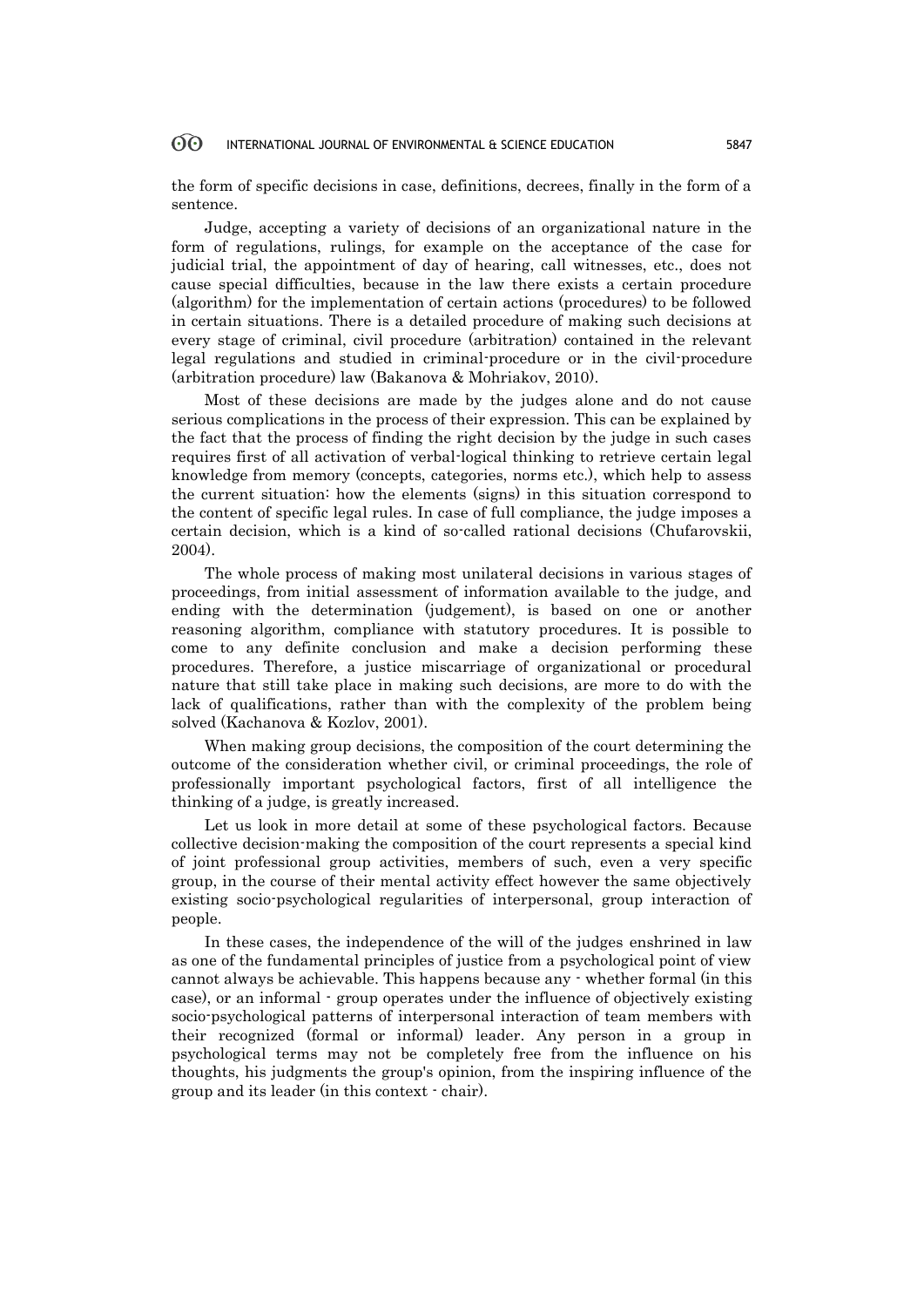Of course, all this is having in court a certain influence on the process of learning the truth, which culminates in the adoption of the relevant collective (group) decisions. Moreover, as noted by some researchers of this problem in relation to judicial activities, such conformity when making group decisions (that is, the composition of the court) is usually higher when it comes to complex issues, such as determining the defendant's guilt, and far below in the discussion of more basic questions, in particular penalties (Mikhalkin & Cherkashina, 2005).

Considering these objectively existing socio-psychological regularities of functioning of the group, trying as hard as possible to mitigate their possible negative impact on members of the court, the legislator has envisaged a number of safeguards, appropriate rules of conduct for judges composition of the court, certain procedures in their relations.

For example, the Criminal procedure code of the Russian Federation provides for such principles as equality of all members of the court in dealing with any issues arising in the proceedings and the sentence; the decision of all questions by a simple majority of votes; the announcement by the presiding judge of his opinions; the right to a dissenting opinion of the judge, who disagreed with the majority decision (sections 301, 303 of the Russian Federation Code of Criminal Procedure); mandatory disqualification of a judge interested in the case (sections 61 to 65 of the Russian Federation Code of Criminal Procedure) (Criminal procedure code of the Russian Federation, 2001).

Similar rules are provided and the resolution of civil disputes in court (sections 16 – 21 of the Code of Civil Procedure of the Russian Federation) (Civil procedural code of the Russian Federation, 2002). The same kind of guarantees provided by the legislator and in cases with the participation of the jury.

Of course, all these rules and safeguards to a certain extent, aimed at prevention of judicial errors in the process of making those or other decisions by the courts. However, unfortunately, they do not prevent them. The issue here is not the absence of any additional warranty of the low professional qualification of a judge, and in those mental phenomena that are usually attributed to the socalled human factor. Among these psychic phenomena, we should indicate the mental unit, which plays an ambivalent, even insidious role.

Judicial error is as a socio-legal phenomenon, the activity of the courts to correct them permanently located in the prism of scientific knowledge (Morschakova, 1990). According to T. G. Morshakova, at least 50% of cases of cancellation of sentences as not meeting the requirements of the law (all studied 1803 criminal cases) in one way or another were associated with the discovered it the influence of "mental effect settings" on the judges to adopt final decisions in criminal matters (Morschakova, 1990).

This pattern is explained by the fact that "installation precedes all, including cognitive, mental processes, affect their course directs the thinking of the subject in accordance with certain conditions, representing a readiness for a particular form of response in different types of activities."

In the activities of judges mental setting, on the one hand, performs a positive function, as a kind of "mental guarantee maximum mobilization of accumulated knowledge". Under its influence, the mental, cognitive processes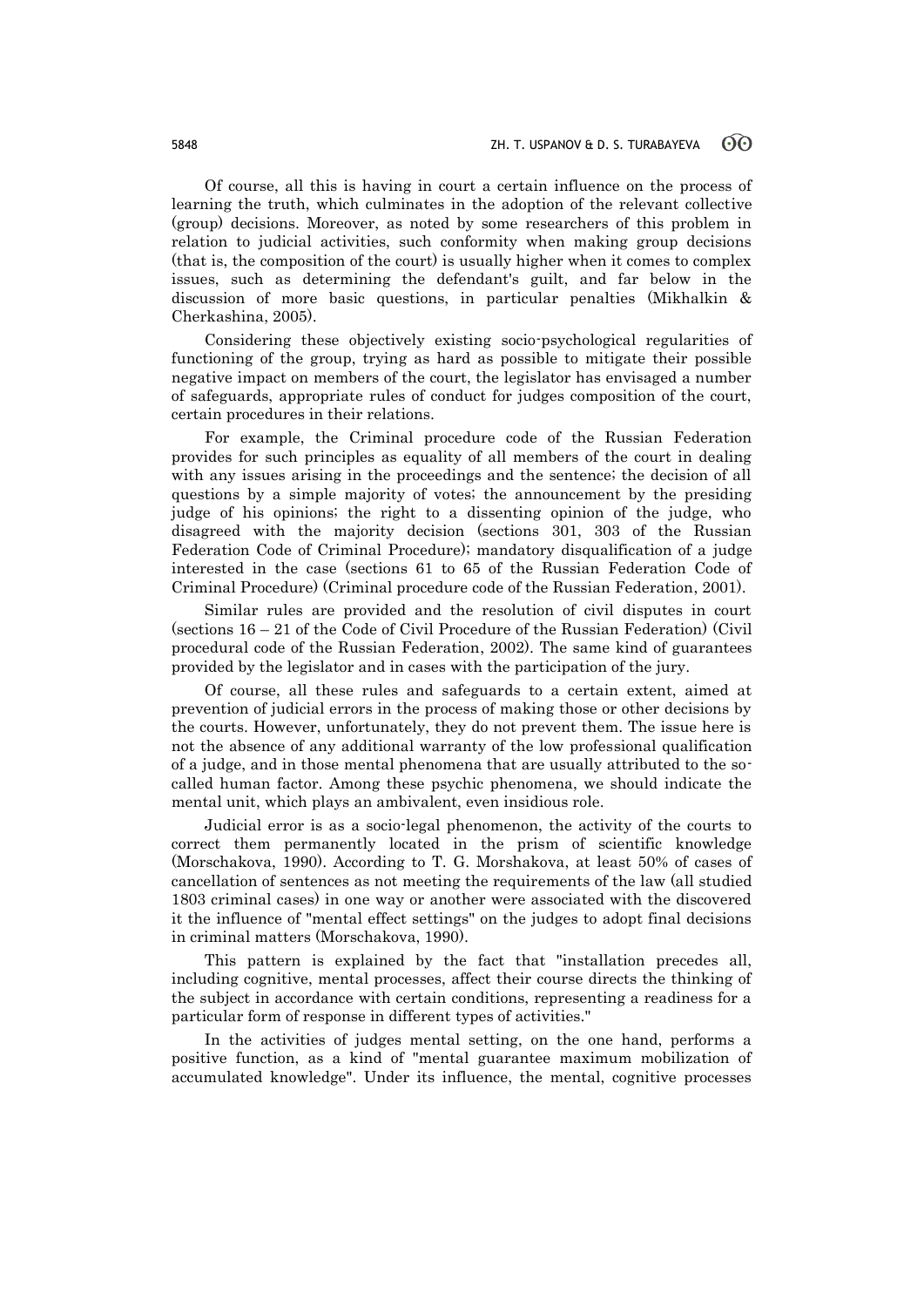(perception, thinking, attention, etc.) become strictly selective, and as a result, each new problem is solved by the subject as before solved problems.

On the other hand, the mental setting could push the judge to erroneous conclusions and decisions. In such cases, the mental setup of the judge is often connected with the psychological significance of the previous decisions held in the case", i.e., essentially with the findings of the investigation. In addition, this, in turn, leads to the fact that, firstly, due to the installation of the final formation of internal belief of the judge is often long precedes the time of the court in the deliberation room. Secondly, judge, subconsciously formed following his installation in the course of the judicial trial inadvertently narrows the limits of investigation of the case, resulting in some details in cognitive terms unavailable to its perception. The result is a phenomenon called "subjective unavailability" (Morschakova, 1990).

The study of the mechanism of the impact of mental installation on thought processes, on the formation of erroneous decisions by the judges identified three main groups of judicial officials to allow typical errors in criminal cases.

The first group consisted of individuals who correctly established the circumstances of the case, but under the influence of the installation on the guilt of the defendant, under the influence of accusatory, despite the existence of grounds for the acquittal have not seen them and signed a guilty verdict (Rubezhov & Barenboym, 1986). It is just those cases where the subject sees a new problem, but solves it as the old one.

The second group consisted of those who saw that there were sufficient grounds for conviction do not exist, with the consequence that the defendant should be acquitted, as additional evidence of his guilt cannot be obtained, either in the court of the need to conduct additional studies to resolve the incompleteness of the preliminary investigation. However, in relation to the defendant's acquittal was not issued, and the case was returned for further investigation.

Finally, in the third group were those with insufficient grounds for prosecution, confirmed at the hearing, was involved in the conviction. However, they determined such a low punishment, which is clearly not consistent with the severity of the offense, the punishment, the purpose of which would be necessary in case a full proof of guilt of the defendant. In addition, it was not some kind of personal qualities the last, and was due to the doubts of judges about the lack of evidence of the defendant's guilt, i.e. the insufficiency of the evidence of guilt was reflected in excessively soft punishment.

Mental installation accompanies any cognitive human activity, including, of course, and the judiciary, giving it both positive and negative effects. Mental installation is usually preceded by the decisions made under its influence. To neutralize the negative impact of mental setup is needed to make it sufficiently flexible. Nevertheless, this is largely dependent on the person, his intellect and other qualities, which, if he does not reveal himself, none of it will not make it.

A serious impact on the appearance of erroneous judicial decisions in addition to mental setup, provide the various mental States that may experience a judge as any man. Among these States, T. G. Morshchakova first drew attention to the condition of doubt at the time of the decision of the judge in the case, fatigue, mental tension (stress) significantly impair his cognitive activity,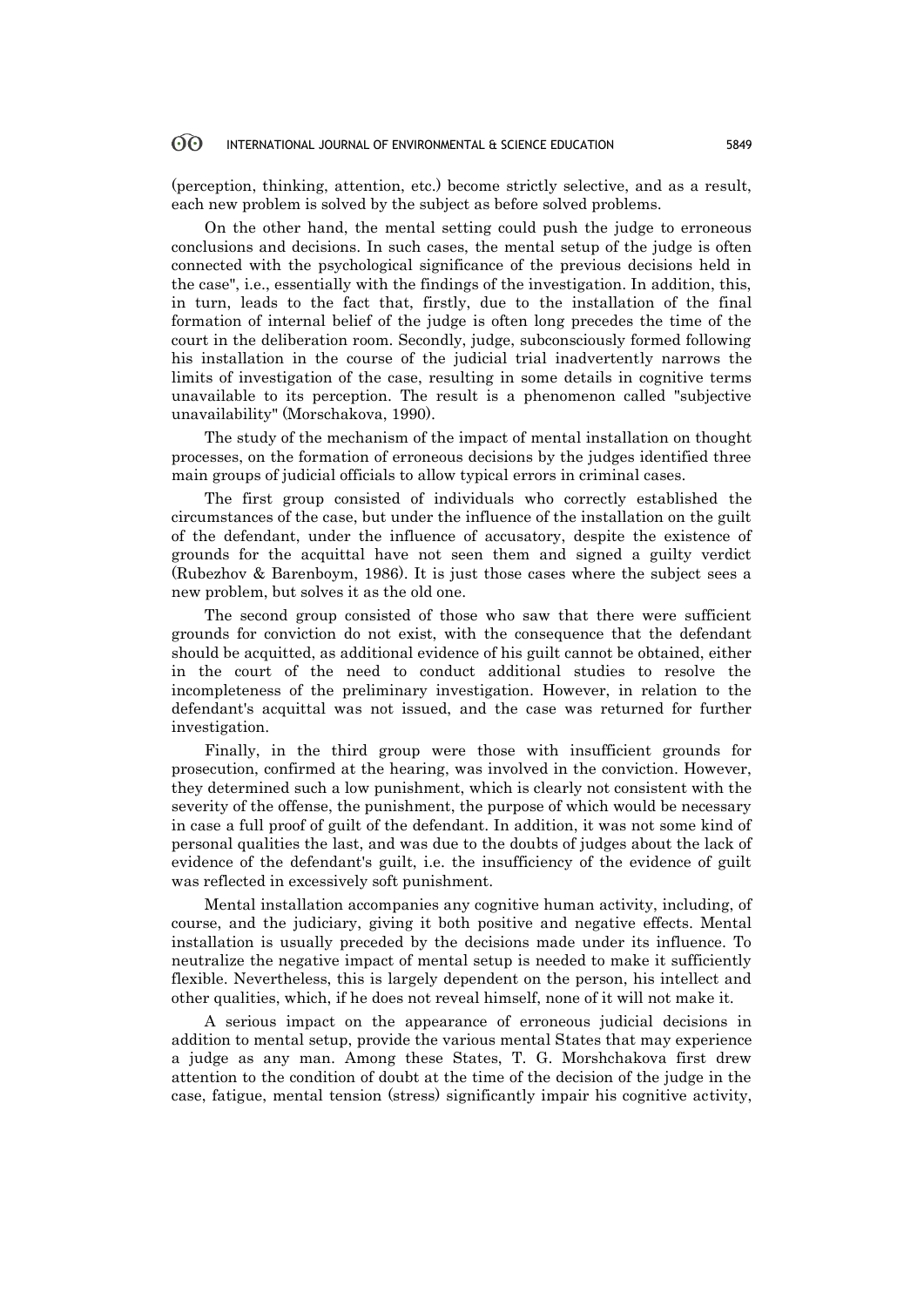the manifestation of professionally significant abilities, experience (Romanov, 1998).

The condition of doubt, which is often associated with anxiety, as a rule, is the result of uncertainty of the judge in evaluating the evidence in the case. If the condition that accompanies its intellectual activity is not resolved, it should serve as a basis for the solution of certain issues in favor of the defendant.

Doubts, fluctuations in cases of varying complexity often aggravating, considerably increase the anxiety that some individuals may acquire an even greater impact on their psyche, consciousness, reducing the volitional activity of man, leading to his unjustified, a very pronounced hesitation in his conclusions and judgment when making decisions. Especially noticeable is the case with individuals of psychasthenic type with excessively high levels of anxiety, with distinct features of anxiety and doubtful character, which can be considered as one of the reasons for lack of professional success of some lawyers, to have the appearance of various kinds of psychosomatic disorders and diseases related to their professional activities.

Therefore, the judge needs to be continuously maintained at the proper level of self-control over your emotional state, mood, and behavior, especially in the process of communication with the surrounding people, interested persons, and work colleagues. Nothing, including his personal qualities should not cause citizens to doubt its objectivity, justice and impartiality in the administration of justice (Constitutional law of the Republic of Kazakhstan, 2000).

Using Max Lüscher projective color test, we estimated actual (current) mental state judges.

A group of judges in comparison with the normative group was characterized by significantly higher levels of mental fatigue and mental stress, which, apparently, is the objective reflection of the busy nature of the professional activity of judges related to the ongoing chronic emotional stress (Lüscher, 1969).

This suggests the need for further use of similar methods for dynamic control of the mental state of judges, their psychological and medicopsychological rehabilitation.

One of the reasons for judicial errors made by judges when considering criminal cases is a highly - intuitive solutions. They are taken on the basis of feeling, intuition that they are correct. The adoption of this kind is supported by a kind of illumination or insight – an unexpected, not deducible from previous experience understanding of significant relationships and the structure of the overall situation, by which a meaningful solution to the problem can be found. Decisions based on judgments, unlike the intuitive, are based on the knowledge, acquired life and professional experience of the leader. The disadvantage of such solutions is that due to excessive orientation of the judge on their knowledge, previous experience, due to the impact on his consciousness of meaning installation, it may not consider new, newly arisen circumstances and thus miss related new alternatives. The judge, overly committed to his judgment and experience, may (consciously or unconsciously) deciding not to use that opened before him the additional ability to use new information (Meskon, Albert & Khedouri, 1992). That approach to decision-making is one of the causes of injustices.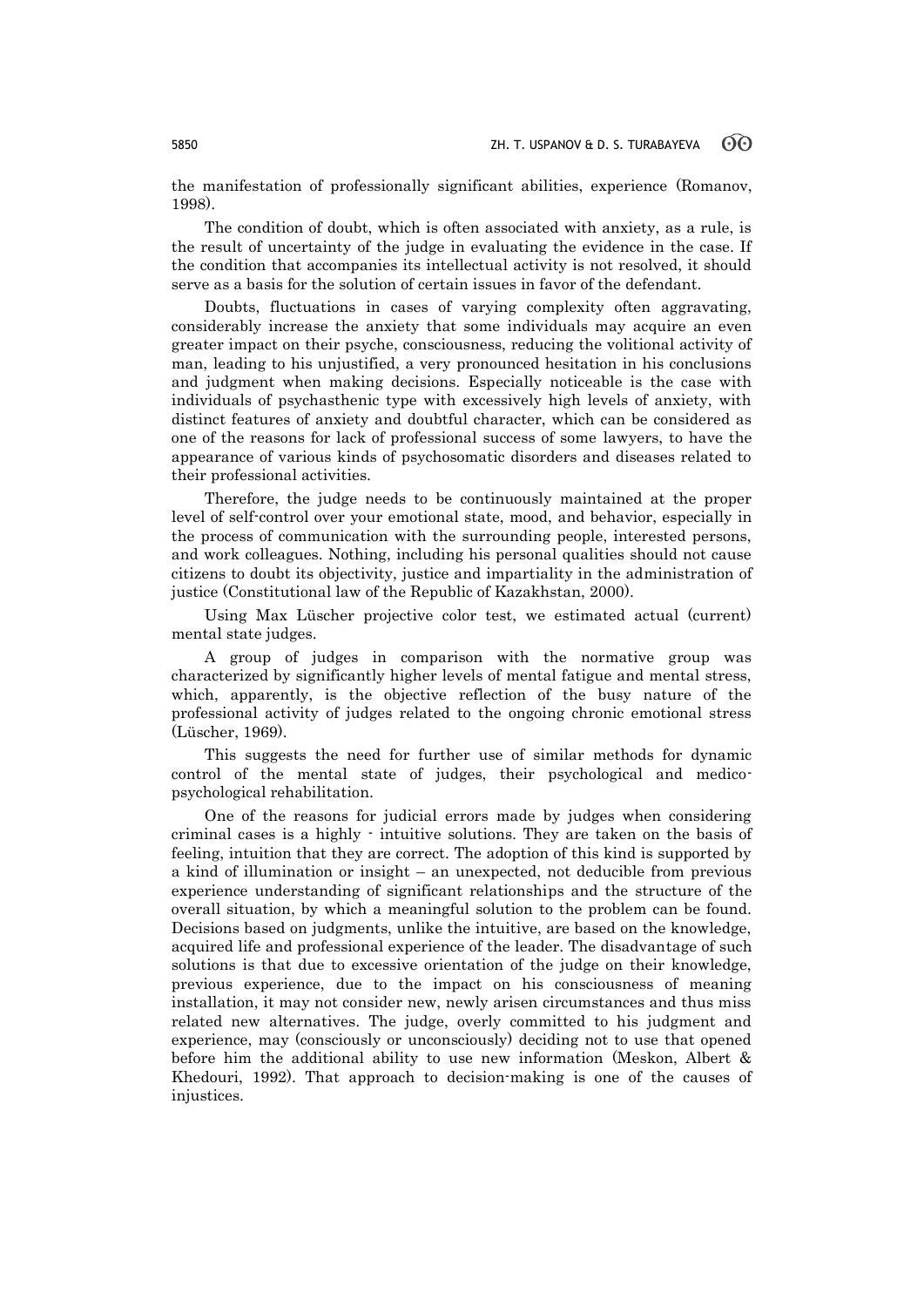## **Representation of psychological peculiarities of judge's professional activity**

Professional activities judge imposes high requirements to the psychological qualities of his personality that characterize the professional competence, social maturity, responsibility, organizational, communicative skills. These include, above all, include the knowledge, skills, professional experience, social maturity, responsibility, analytical thinking, concentration, working capacity, psychological stability, managerial and communicative skills, moral and emotional-strong-willed qualities, self-control, intuition, observation, the pursuit of new knowledge, shared knowledge (Adashkin, 2006).

To carry out its regulatory role, the judge should possess qualities, such as self-control, emotional restraint, ability to remain calm in stressful situations, a demanding form of behavior and statements of those involved, and at the same time, tolerance, tact, the ability to relaxation, to reduce excessive emotional excitement of individual participants.

The important nature of the relationship of the judge with their colleagues as members of a common professional group. The optimal style of judicial conduct – democratic. Acting as a formal leader, the judge should also be a leader who colleagues respect for professionalism. Therefore, it should not stifle independent opinions of the other members of the court, not violate their equality (Reifschneider, 2015).

The Code of judicial ethics of the Republic of Kazakhstan, which was approved by the resolution of the V Congress of judges of Kazakhstan on 18 November 2009, stresses that: "A judge should demonstrate and promote high standards of behavior to strengthen public trust in the justice system, which is the basis for maintaining an independent judiciary. It ensures a harmonious combination of interests protection of personality, society and state" (The code of judicial ethics, 2009).

The principle of independence of judges and their subordination only to the Law is confirmed by the data of legal statistics.

The court decides on important social issues in the sphere of legal relations between citizens, to protect their honor, dignity, rights and freedoms, applying the law in the conditions of openness and accessibility for the population. The public usually has very closely followed the activities of the court, assessing the organization, legal framework, culture and current performance of the country's law enforcement system. Citizens are somehow connected with the criminal justice system, either as participants in this process, either by being informed about the activities of the court through the media. Therefore, the courts, in which a judge performs the leading role, have a direct impact on the formation of legal consciousness and law-abiding behavior of citizens. The court acts on the following aspects of public opinion:

- promotes formation of legal consciousness of citizens;
- creates confidence in the inevitability of punishment for committed offences;
- the high culture of litigation and the fairness of the verdict form the atmosphere of public condemnation of the crime and the offender;
- the judicial trial draws attention to the causes of crime and the problems of its prevention.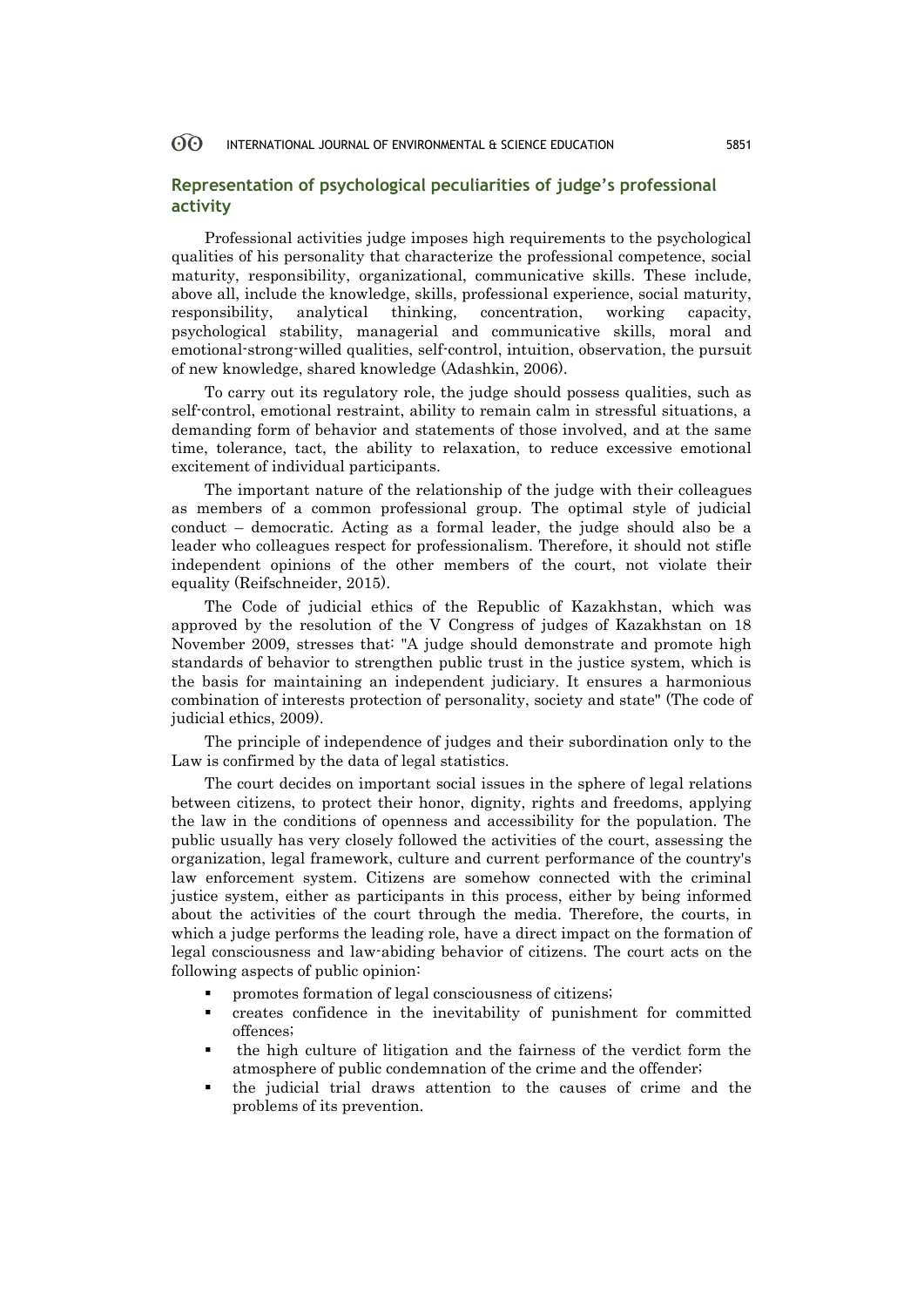In motivational sphere of the judge should allocate such qualities as respect for the law, the desire to serve justice and in accordance with the laws and normative legal acts of the Republic of Kazakhstan to solve civil and criminal cases, to use the results of judicial trials for raising the awareness of citizens and prevention of crime.

In the field of goal setting and performance problems, the judge has a variety of functions and tasks discussed above.

Such professional tasks should include: preparation, organization and conduct of the judicial trial, control and regulation of actions of participants of court session in accordance with procedural rules, training and the announcement of the decision of the court. In the implementation of all stages of the judicial trial, judge retains a leading role.

At the stage of practical completion of the judicial process in a criminal judge is a court and announce to the conclusion of the sentence prepares the necessary documentation. Thus, the judge should have a high legal erudition, knowledge of the laws, a high degree of responsibility and objectivity, the ability to qualitatively and timely execute the documentation in accordance with the procedural rules, requirements, legal culture and logic.

At this stage, the judge should analyze and evaluate effective information, in order to consider it and put to good use in their future practice.

In the study of the materials of the preliminary investigation and all related documents cognitive processes of the judge (memory, thinking, imagination) should be directed to the allocation of legally significant information. In the end, the judge formed a conceptual model of the phenomenon related to the understanding of the positions of the conflicting parties in the civil process and the essence of the crime situation. It should be noted that an indictment can have a strong suggestive effect on the assessment of the situation by the judge. It is therefore particularly important is the presence of the judge of such personal qualities as integrity, independence and autonomy.

These qualities enable the judge to form his objective opinion based on the circumstances of the case and examined evidences when making a decision or return the case for further investigation or the commitment of the suspect for judicial trial; to form initial probability model of the studied event, including the degree of culpability of the suspect and the project of the future sentence.

However, such a model only the initial stimulus for organization of the judicial trial, which should be formed by accurate model based on a thorough audit of all aspects of the probabilistic model.

Carefully analyzing all evidentiary information in the form of testimony from the accused, victim, witnesses, expert witnesses, the disclosure of other documents, and the judge in the diversity of contradictory evidence to identify and assess the main thing – the essence of the event, to separate facts from emotional responses, from social camouflage and personal aspirations of participants in the judicial trial. Thus, the judge should have the ability to determine the genuine interests and aspirations of people, their moral principles, know the laws of their individual and group behavior.

The implementation of the disciplinary and regulatory functions in managing the process of judicial investigation is to control emotions and conflict, aggressive manifestations of the parties.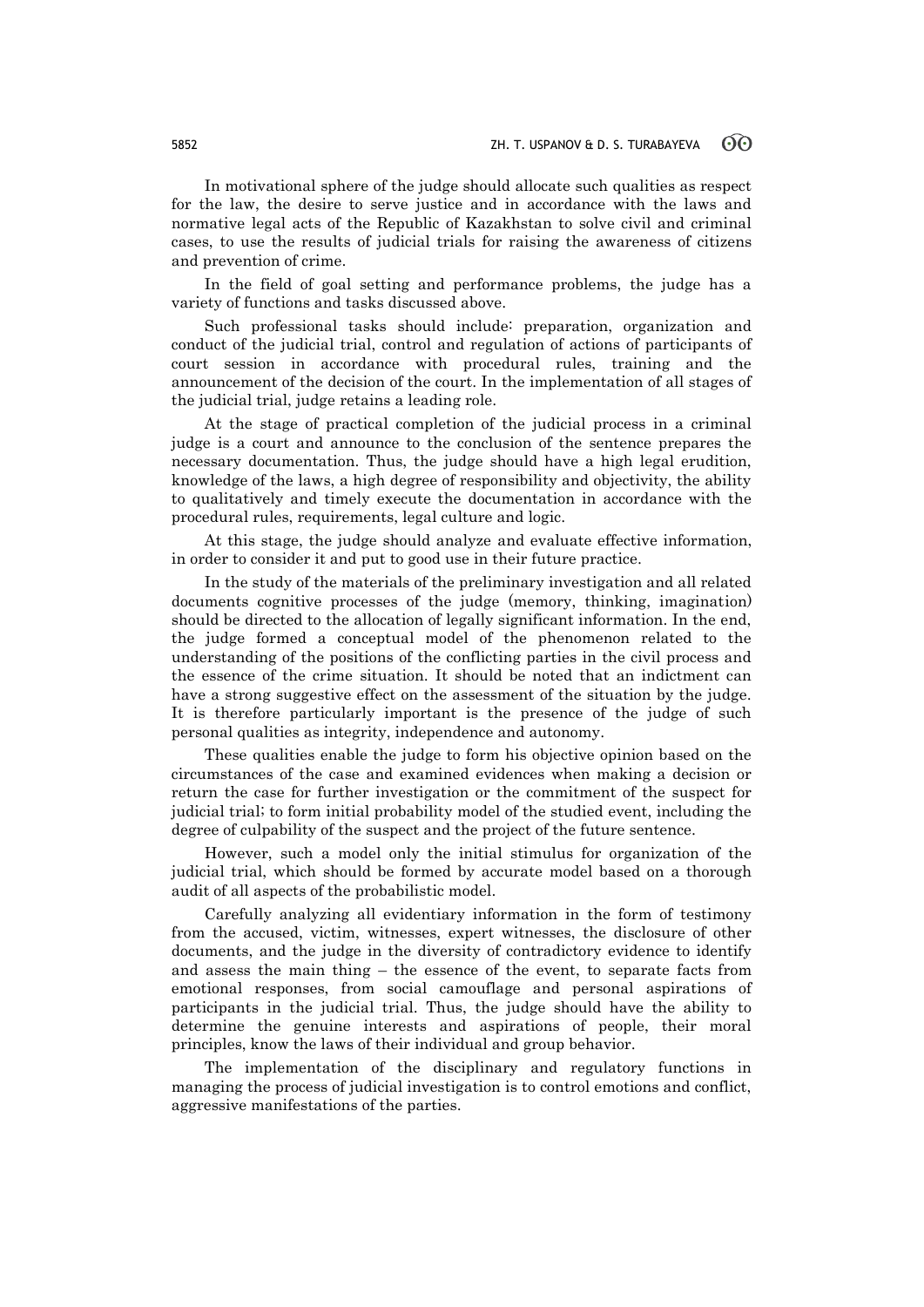The judge should be resistant to various emotional-verbal methods of influence, the pathetic appeals, and sentimental assessment. He should be able to recognize situational personal features of the participants in the process, selfmasking and self-projection. For spoken sentences, the judge should discern the true intentions and interests of the people, to discover their true relations, and moral standpoint. Complex activities of a judge require not only a legal, but also a psychodiagnostic training, knowledge General socio-psychological characteristics of human behavior in social groups, patterns of their cognitive and aesthetic activities. The work of judges is carried out in complex, sometimes mentally stressful conditions. This requires orientation to the problem of conflict of social interaction, proficiency relaxation techniques – calm emotionally excited behavior of individuals. The most important mental quality judges – emotional stability, ability to engage in constructive activities in emotionally stressful circumstances, calmness, tolerance, and insistence judge as the person with the authority (Zaikov, 2008).

The presiding judge is the formal leader, but its powers should not violate the equality of all members of the jury. His style of leadership should be democratic. The presiding authority should not stifle independent opinions of other members of the court.

The preparation and announcement of the verdict at the final stage of the judicial trial. The judge has the right to vote, and acts last. Here finally are evaluated and summarized test results in court of all evidence presented should be making an informed, legitimate verdict. Reading the verdict, the judge once again underlines its leading function of the representative of the state and law. It should be noted that at all stages of proceedings and especially on final, the judge should clearly and publicly demonstrate the main social functions of court – law enforcement and educational.

The work of judges is highly intelligent and imaginative, so in parallel with the performance of their official functions in court, the judge should systematically improve their professional level, professional skills.

A judge should not become isolated only within the immediate proceedings. He needs to liaise with public and educational organizations with the purpose of formation of legal knowledge among the population, involving the public in the fight against crime, support to justice, information on the results of the behavior and education of persons sentenced to deprivation of liberty.

Regarding psychogram, judges, i.e. the characteristics of those mental processes by which it carries out the solution of theoretical and practical problems in their work, particularly important professional qualities appropriate to include the following.

In the cognitive sphere the special role played by such qualities of thinking as analytic, critical, logical, ability to compare, summarize, classify data, highlight the main and most significant.

Among the properties of memory plays a special role efficiency in processing of information, selection of valuable information and transfer into long-term memory, accurate and comprehensive knowledge of law and procedure legal activities.

Especially important for judges are such properties of attention, such as the sustainability of the study and drafting important court documents, the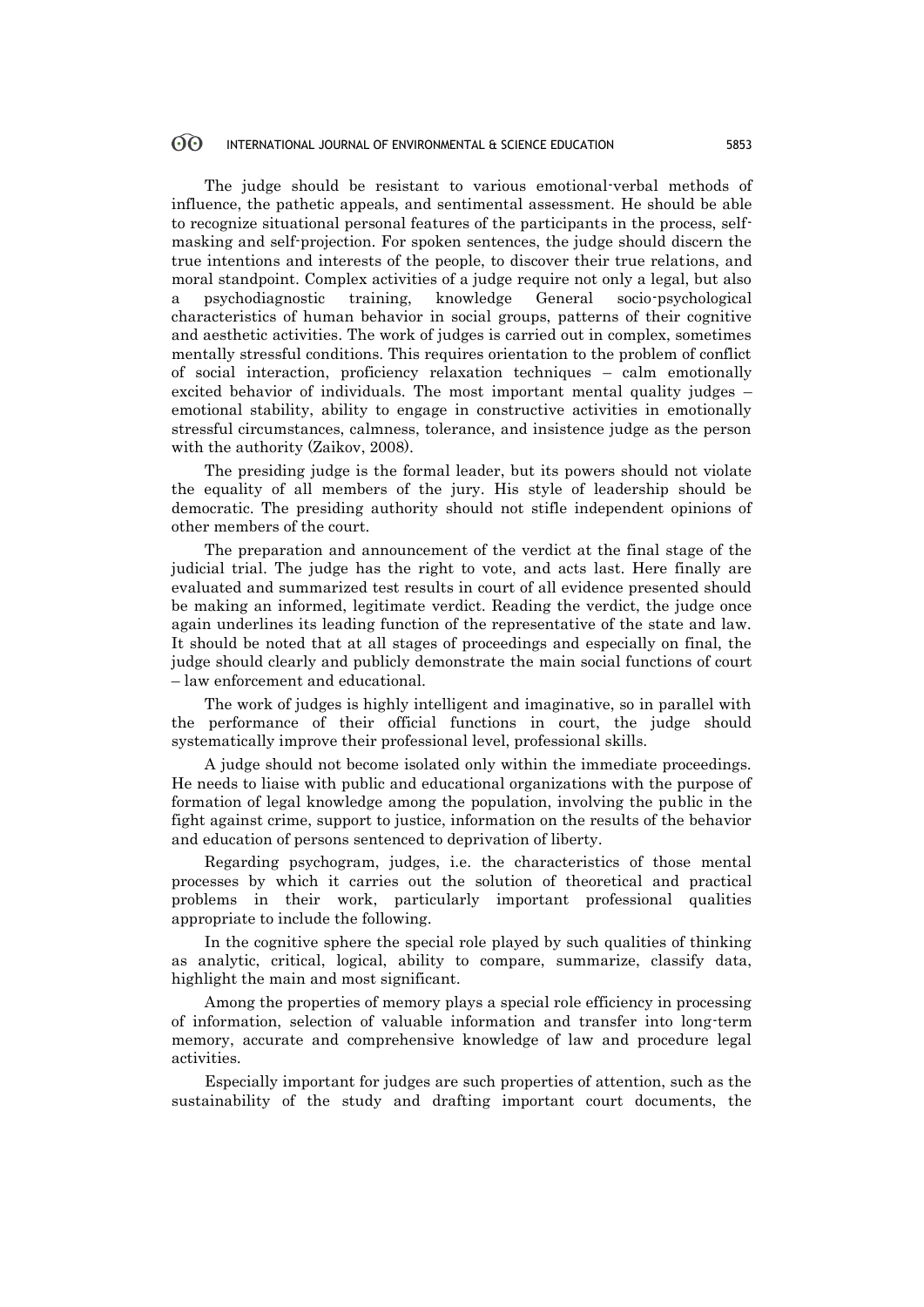concentration, distribution and switching attention in complex and dynamic situations of the judicial process.

One of the properties of perception are particularly important objectivity, observation, the ability of facial expressions and pantomime involved in the judicial trial individuals to determine their condition, the sincerity of conduct or superficial emotion, camouflage.

Speech judges should be of high culture, brevity, clarity, intelligibility, rigor in the formulation of judgments.

Imagination of a judge should combine reproductive and creative functions, as well as the predictive (anticipation), i.e. the ability of concrete to predict the outcome of the planned judicial trial and the consequences of judicial decisions, avoiding in the activity of judges is primitive and unprofessional actions by "trial and error" (Sorochan, 2010).

In his/her cognitive activities, the judge has an indicative model of the studied important events – content and the conclusion of the preliminary investigation, the presence of which has significant inspiring power. The judge will have to show independence for objective, comprehensive and fair consideration of the case. Cognitive-search activities of a judge have a narrower focus and more mediation than the activities of the investigator. The judge has to perform not only the preliminary investigation, but also all other possible relations of the events and circumstances of the case.

In communicative sphere of the judge by which he implements social and psychological aspects of their activities, we can distinguish properties, such as the ability to transmit and receive verbal information. Among the interactive properties should be allocated extraordinary, i.e., the direction of action outwards, on other people, sociability, adequate use of facial expressions and pantomimes.

In the regulatory field of activity of the judge should highlight the emotional restraint, as well as such strong-willed qualities: integrity, leadership, perseverance, self-control, discipline.

To enhance the independence of the judiciary the authority to review their disciplinary responsibility is exclusively assigned to the judicial jury. This reduced the probability of exerting any pressure on the judges, strengthened the independence of the courts.

In accordance with statistics, over the past four years, the number of judges brought to disciplinary responsibility and dismissed on negative motives, declined almost 4-fold.

## **Discussion and Conclusion**

The decision-making process is seen as an integral part of human intellectual activity, as one of its phases associated with the definition of objectives (goals) of activity with the development of a plan for achieving your goals, selection of tools, tactical operations, and culminating with a comparison of the results with the original data. Decision-making is a complex, integrative behavioral act in the general system of conscious and purposeful activities of a judge.

In the decision-making process, the motivational sphere, individual psychological characteristics, properties of the individual judges are reflected: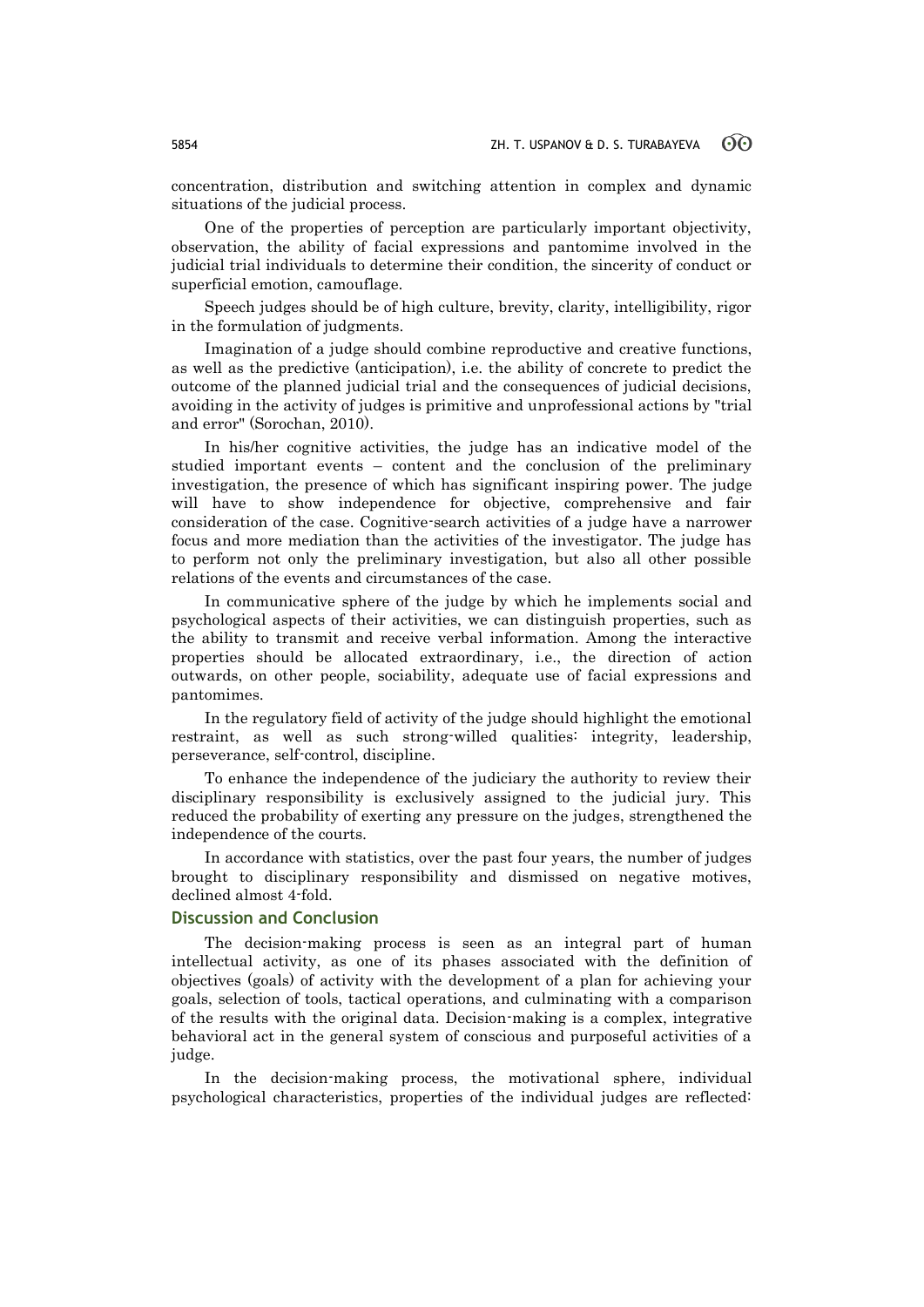the breadth, depth, flexibility of thinking, an analytical quality of mind, selfcriticism, imagination, willpower, decisiveness, emotional stability of the individual (especially when the decision is made under extreme conditions of acute lack of information and time), competence, professional maturity, a focus on achieving success in their professional activities. All these qualities form a kind of individual style of making legal decisions by the judge.

However, whatever the style, the decision on its content and form should comply strictly with the provisions of the act. This is the hallmark of many decisions taken by judges when considering criminal cases, resolving civil disputes, etc.

In addition, the psychological analysis of professional activity of judges showed that in its contents the work of judges is diverse and multifaceted, is heuristic in nature and involves the implementation of organizational, lawenforcement, educational, communicative action.

The psychological characteristics of the judge, distinguishing him/her from other professions are: public and enforcement activities; multi-dimensional and heuristic nature of the judicial task to be solved, variability and non-standard situations in conditions of deficiency of time; expressed organizational orientation, a large number of communication contacts, individual character, high responsibility and social importance, legal regulation; the availability of power and educational functions; procedural autonomy, the originality of the socio-psychological atmosphere of the hearing.

Each judge is an educator, a significant number of people. An experienced judge is distinguished by high responsibility for their actions, for their decisions, integrity. The judge is constantly in the focus of all trial participants. All of his comments and gestures are subject to constant monitoring and evaluation are present, so an experienced judge distinguishes impartiality and aging.

Summing up and taking the decision on the investigated issue, in our opinion we consider, in a particular case, the judge, as the organizer of the process, should have dedication, persistence, interpersonal communication and other volitional qualities. Each sentence of the court should have educational impact that will be achieved only if all the audience correctly understands the sentence, if it meets their moral conviction and corresponds to the circumstances of the case.

Thus, the judges rendering decisions on behalf of the state, being civil servants, should be fair and honest, to take all measures to protect the rights and interests of citizens, and only then, will ensure the belief in the power of the law.

### **Disclosure statement**

No potential conflict of interest was reported by the authors.

## **Notes on contributors**

Zholdybai Tulmatovich Uspanov holds a PhD in Jurispruence and now a Professor of Legal Disciplines Department, Kazakh Academy of Labour and Social Relations, Almaty, Kazakhstan.

Dana Seitkhanovna Turabayeva a Master of Laws and now is a Senior teacher of Legal Disciplines Department, Kazakh Academy of Labour and Social Relations, Almaty, Kazakhstan.